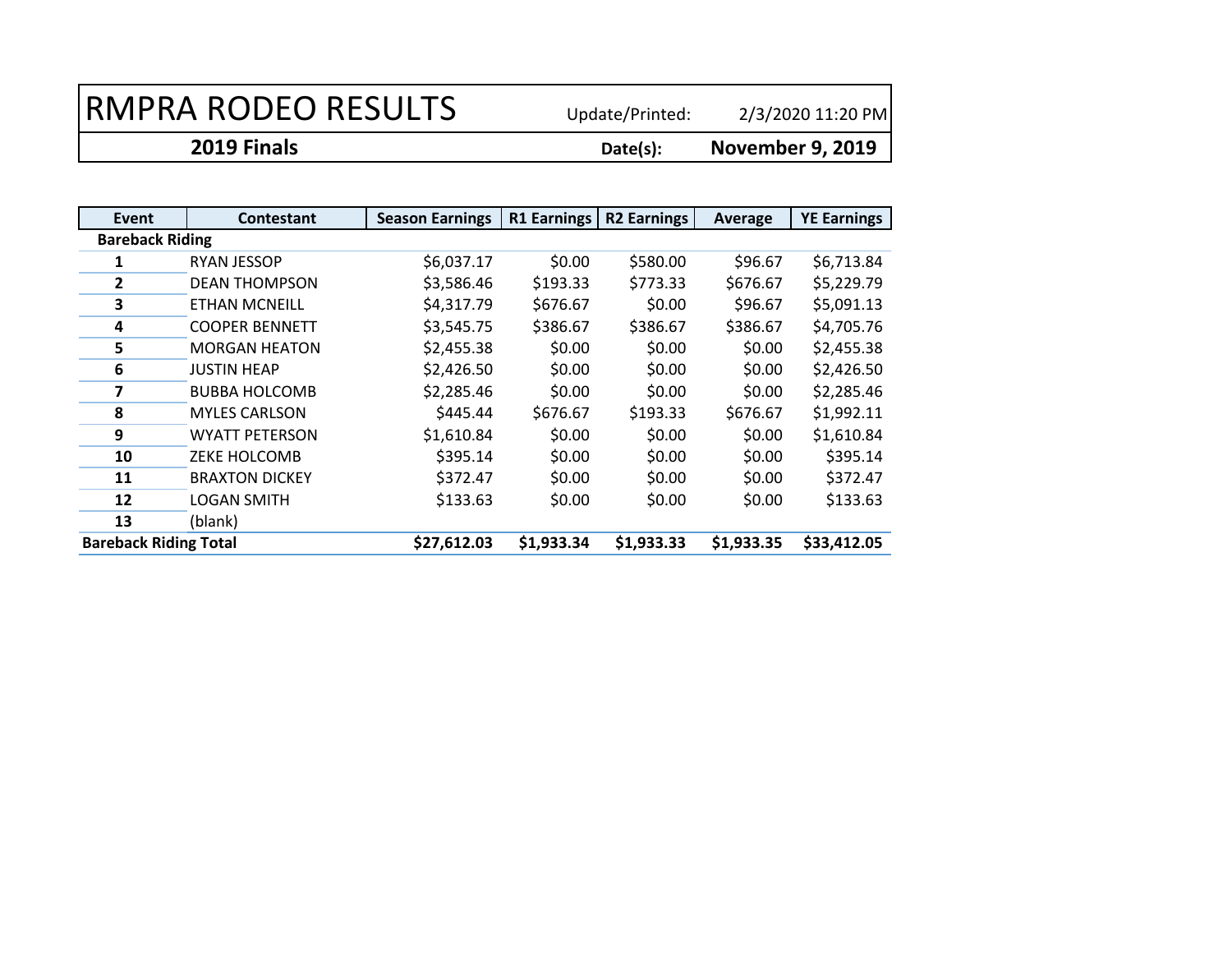2/3/2020 11:20 PM

**2019 Finals Date(s): November 9, 2019**

| Event                      | <b>Contestant</b>      | <b>Season Earnings</b> | R1 Earnings | <b>R2 Earnings</b> | Average    | <b>YE Earnings</b> |
|----------------------------|------------------------|------------------------|-------------|--------------------|------------|--------------------|
| <b>Barrel Racing</b>       |                        |                        |             |                    |            |                    |
|                            | <b>KAILEY MITTON</b>   | \$7,113.75             | \$0.00      | \$0.00             | \$0.00     | \$7,113.75         |
| $\overline{2}$             | AMANDA BUTLER          | \$4,255.48             | \$773.33    | \$580.00           | \$773.33   | \$6,382.14         |
| 3                          | JADE RINDLESBACHER     | \$5,594.38             | \$0.00      | \$0.00             | \$0.00     | \$5,594.38         |
| 4                          | <b>MAKLEE LARSEN</b>   | \$5,363.03             | \$0.00      | \$0.00             | \$0.00     | \$5,363.03         |
| 5                          | <b>KATHERINE QUAST</b> | \$3,618.82             | \$0.00      | \$773.33           | \$580.00   | \$4,972.15         |
| 6                          | LAUREN BUTLER PORTOR   | \$3,955.18             | \$193.33    | \$0.00             | \$0.00     | \$4,148.51         |
| 7                          | <b>JAYCEE FAUSETT</b>  | \$3,250.83             | \$0.00      | \$0.00             | \$0.00     | \$3,250.83         |
| 8                          | <b>DARCY GRANT</b>     | \$2,723.97             | \$0.00      | \$0.00             | \$0.00     | \$2,723.97         |
| 9                          | <b>KATELYN UDY</b>     | \$2,687.01             | \$0.00      | \$0.00             | \$0.00     | \$2,687.01         |
| 10                         | <b>BRANDI GILES</b>    | \$1,489.14             | \$386.67    | \$193.33           | \$386.67   | \$2,455.81         |
| 11                         | <b>JORDAN ARGYLE</b>   | \$1,556.84             | \$0.00      | \$386.67           | \$193.33   | \$2,136.84         |
| 12                         | KINLEE KELLETT         | \$1,535.23             | \$580.00    | \$0.00             | \$0.00     | \$2,115.23         |
| 13                         | (blank)                |                        |             |                    |            |                    |
| <b>Barrel Racing Total</b> |                        | \$43,143.66            | \$1,933.33  | \$1,933.33         | \$1,933.33 | \$48,943.65        |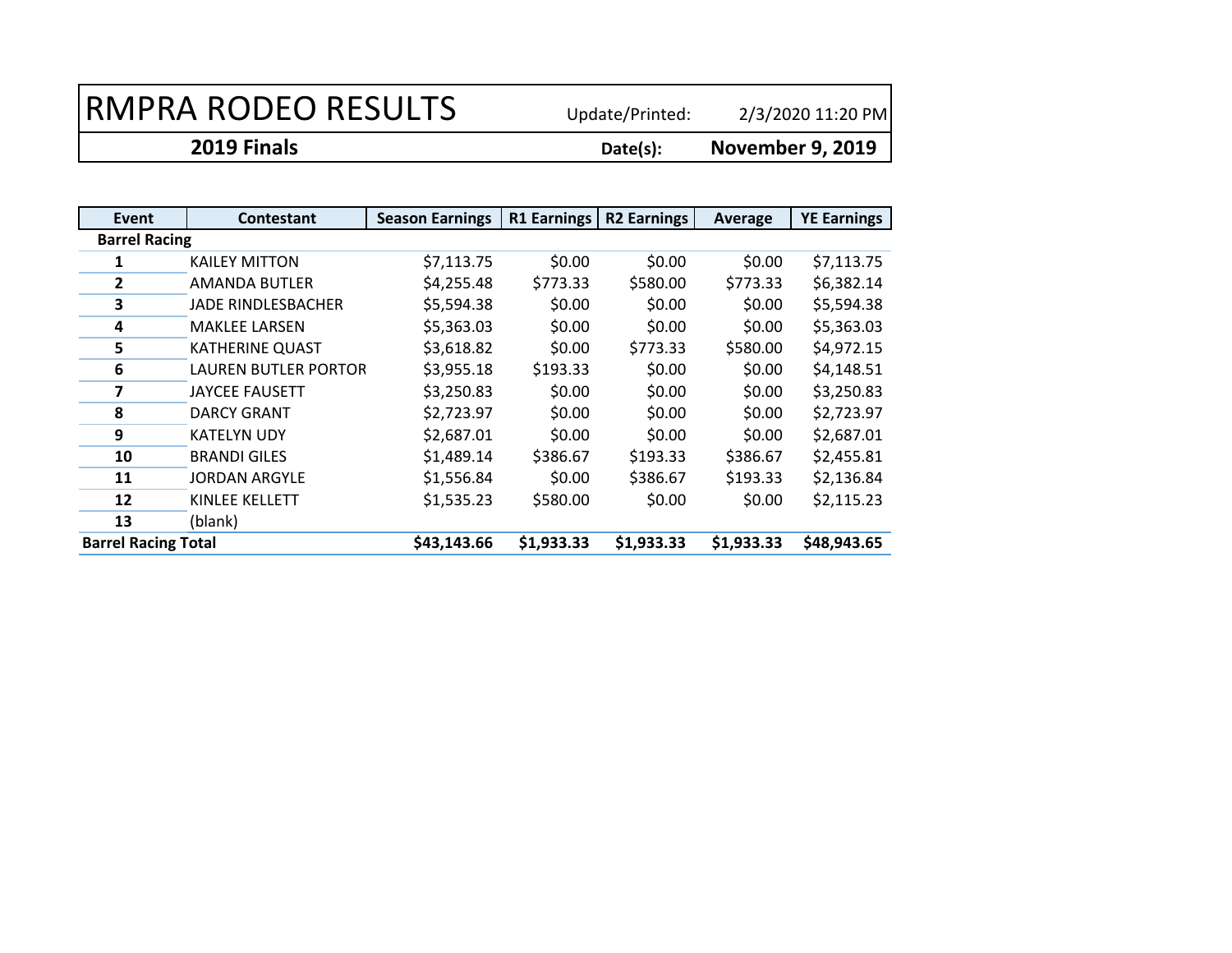2/3/2020 11:20 PM

**2019 Finals Date(s):**

| Event                         | <b>Contestant</b>         | <b>Season Earnings</b> | <b>R1 Earnings</b> | <b>R2 Earnings</b> | Average    | <b>YE Earnings</b> |
|-------------------------------|---------------------------|------------------------|--------------------|--------------------|------------|--------------------|
| <b>Breakaway Roping</b>       |                           |                        |                    |                    |            |                    |
|                               | <b>BRAYLEE SHEPHERD</b>   | \$6,801.59             | \$773.33           | \$0.00             | \$676.67   | \$8,251.59         |
| $\overline{2}$                | ANNA BAHE                 | \$5,522.85             | \$0.00             | \$193.33           | \$0.00     | \$5,716.18         |
| 3                             | ADDY HAVILAND             | \$4,853.36             | \$0.00             | \$386.67           | \$0.00     | \$5,240.03         |
| 4                             | <b>CODI MCPHERSON</b>     | \$3,467.81             | \$0.00             | \$0.00             | \$0.00     | \$3,467.81         |
| 5                             | <b>CASSIE BAHE</b>        | \$2,351.43             | \$0.00             | \$773.33           | \$193.33   | \$3,318.09         |
| 6                             | <b>JESSICA WHITLOW</b>    | \$1,622.75             | \$193.33           | \$580.00           | \$676.67   | \$3,072.75         |
| 7                             | <b>ERYN HODSON</b>        | \$1,870.85             | \$580.00           | \$0.00             | \$0.00     | \$2,450.85         |
| 8                             | <b>CEILIA GRANT</b>       | \$2,424.75             | \$0.00             | \$0.00             | \$0.00     | \$2,424.75         |
| 9                             | <b>JADE RINDLISBACHER</b> | \$2,349.50             | \$0.00             | \$0.00             | \$0.00     | \$2,349.50         |
| 10                            | <b>SHAYLEE THACKER</b>    | \$1,817.85             | \$0.00             | \$0.00             | \$386.67   | \$2,204.52         |
| 11                            | <b>EMILY PALLESON</b>     | \$1,797.30             | \$386.67           | \$0.00             | \$0.00     | \$2,183.97         |
| 12                            | <b>DARCY GRANT</b>        | \$1,904.79             | \$0.00             | \$0.00             | \$0.00     | \$1,904.79         |
| 13                            | (blank)                   |                        |                    |                    |            |                    |
| <b>Breakaway Roping Total</b> |                           | \$36,784.83            | \$1,933.33         | \$1,933.33         | \$1,933.34 | \$42,584.83        |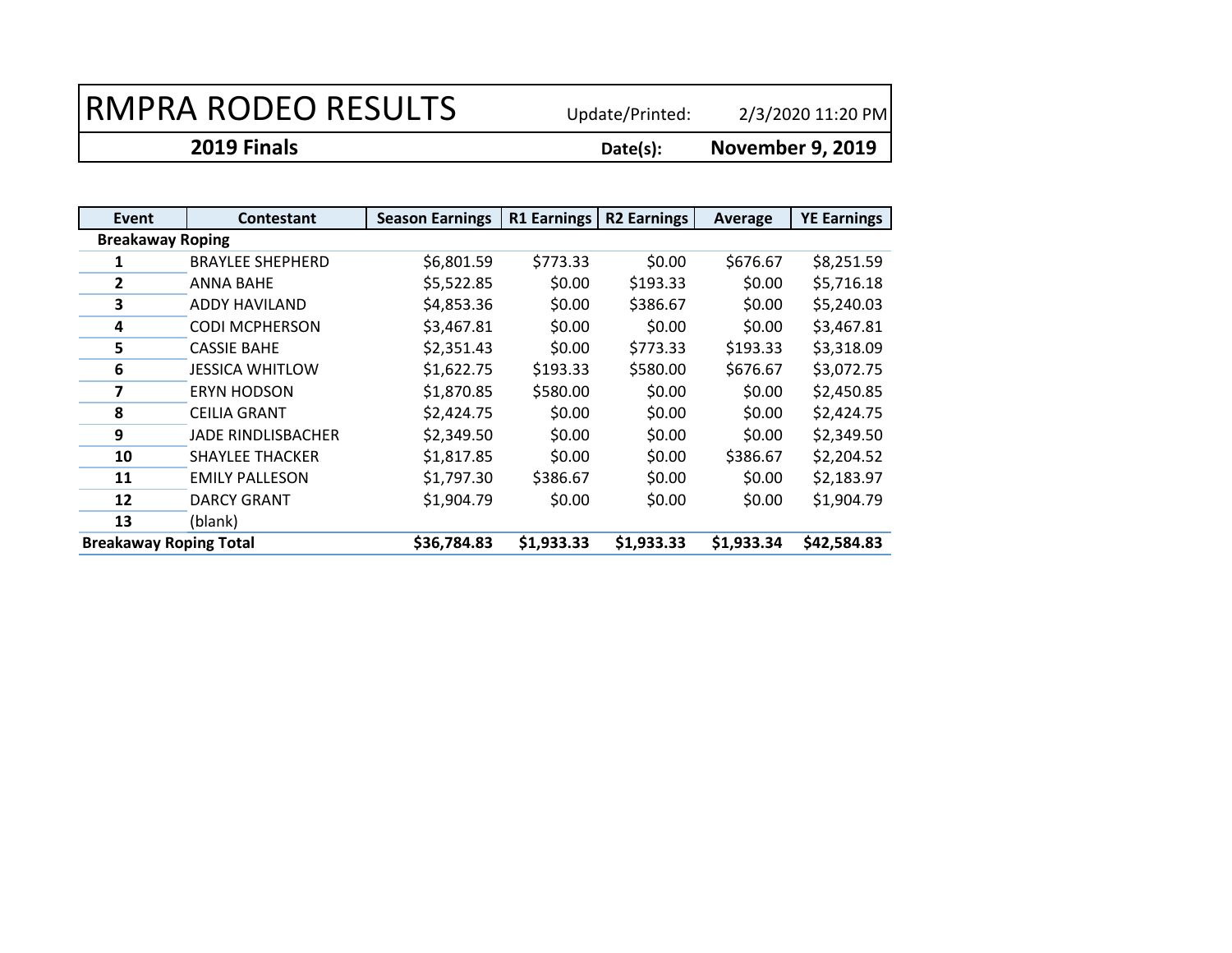2/3/2020 11:20 PM

**2019 Finals Date(s): November 9, 2019**

| Event                    | <b>Contestant</b>       | <b>Season Earnings</b> | <b>R1 Earnings</b> | <b>R2 Earnings</b> | Average    | <b>YE Earnings</b> |
|--------------------------|-------------------------|------------------------|--------------------|--------------------|------------|--------------------|
| <b>Bull Riding</b>       |                         |                        |                    |                    |            |                    |
|                          | <b>SHAD HEINER</b>      | \$5,530.41             | \$773.33           | \$773.33           | \$773.33   | \$7,850.40         |
| $\overline{2}$           | <b>KYLER OLIVER</b>     | \$7,344.20             | \$0.00             | \$96.67            | \$0.00     | \$7,440.87         |
| 3                        | <b>AUSTIN ALLRED</b>    | \$4,640.00             | \$193.33           | \$96.67            | \$193.33   | \$5,123.33         |
| 4                        | <b>DEAN THOMPSON</b>    | \$4,225.41             | \$0.00             | \$0.00             | \$0.00     | \$4,225.41         |
| 5                        | <b>COLTON HUMPHRIES</b> | \$3,232.40             | \$0.00             | \$580.00           | \$386.67   | \$4,199.07         |
| 6                        | <b>STETSON WRIGHT</b>   | \$2,456.71             | \$580.00           | \$386.67           | \$580.00   | \$4,003.38         |
| 7                        | LANE WALK               | \$3,375.23             | \$0.00             | \$0.00             | \$0.00     | \$3,375.23         |
| 8                        | <b>LOGAN SMITH</b>      | \$2,843.80             | \$0.00             | \$0.00             | \$0.00     | \$2,843.80         |
| 9                        | <b>JOHNNY NUNEZ</b>     | \$2,769.75             | \$0.00             | \$0.00             | \$0.00     | \$2,769.75         |
| 10                       | <b>DALTON RUDMAN</b>    | \$1,668.40             | \$386.67           | \$0.00             | \$0.00     | \$2,055.07         |
| 11                       | <b>GARY PRATT</b>       | \$1,951.93             | \$0.00             | \$0.00             | \$0.00     | \$1,951.93         |
| 12                       | DAMON MOODY             | \$1,949.39             | \$0.00             | \$0.00             | \$0.00     | \$1,949.39         |
| 13                       | (blank)                 |                        |                    |                    |            |                    |
| <b>Bull Riding Total</b> |                         | \$41,987.63            | \$1,933.33         | \$1,933.34         | \$1,933.33 | \$47,787.63        |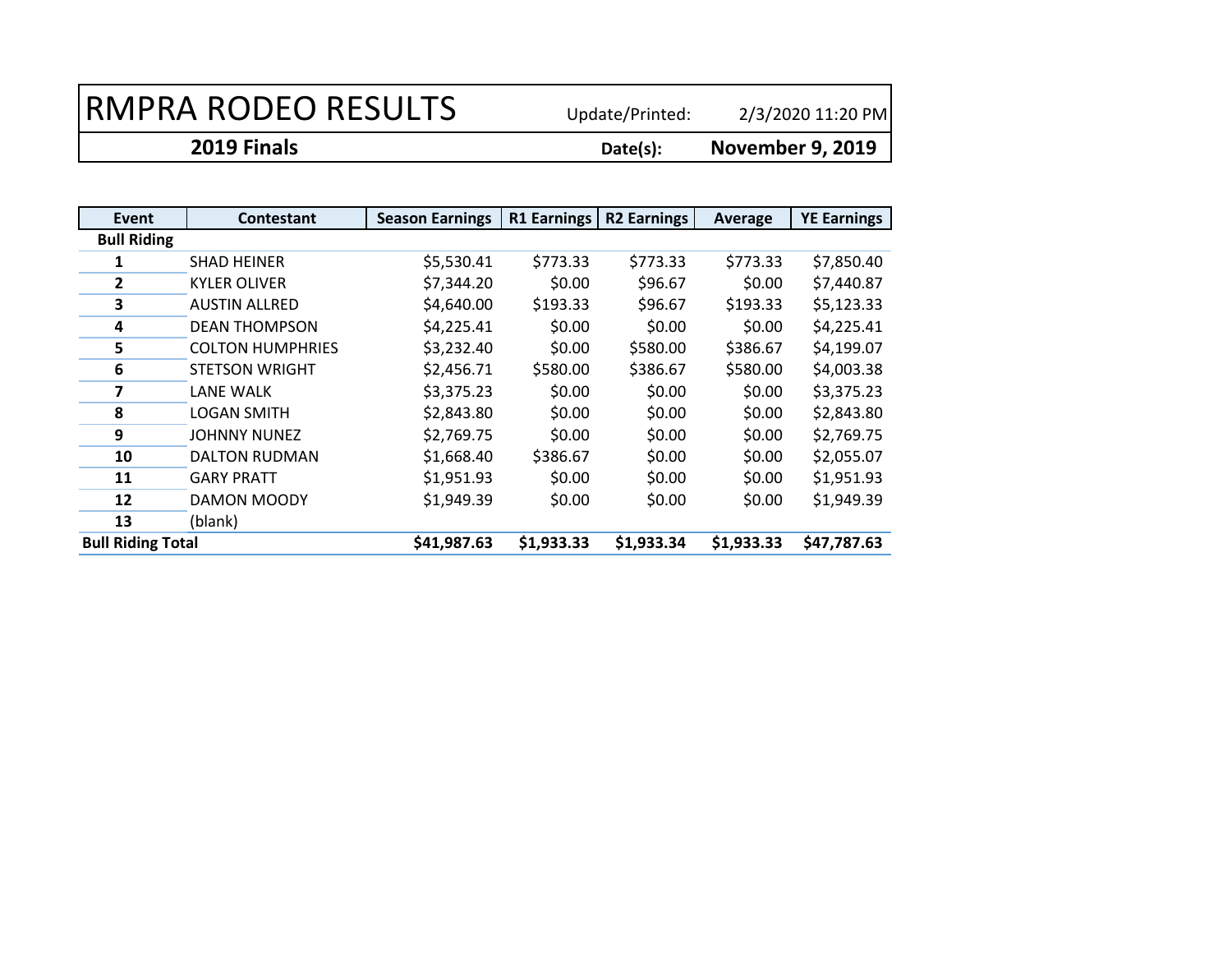2/3/2020 11:20 PM

**2019 Finals Date(s): November 9, 2019**

| Event                            | <b>Contestant</b>         | <b>Season Earnings</b> | <b>R1 Earnings</b> | <b>R2 Earnings</b> | Average    | <b>YE Earnings</b> |  |  |
|----------------------------------|---------------------------|------------------------|--------------------|--------------------|------------|--------------------|--|--|
| <b>Saddle Bronc Riding</b>       |                           |                        |                    |                    |            |                    |  |  |
|                                  | <b>CLAYSON HUTCHINGS</b>  | \$4,844.60             | \$386.67           | \$580.00           | \$580.00   | \$6,391.27         |  |  |
| $\overline{2}$                   | <b>SCOTT LUAUKI</b>       | \$5,050.15             | \$96.67            | \$290.00           | \$386.67   | \$5,823.49         |  |  |
| 3                                | <b>WADE STANSFIELD</b>    | \$3,135.53             | \$580.00           | \$0.00             | \$0.00     | \$3,715.53         |  |  |
| 4                                | <b>KELLY SHORT</b>        | \$3,301.98             | \$96.67            | \$0.00             | \$0.00     | \$3,398.65         |  |  |
| 5                                | <b>STETSON WRIGHT</b>     | \$844.03               | \$773.33           | \$773.33           | \$773.33   | \$3,164.02         |  |  |
| 6                                | <b>KEAGAN RICHARDS</b>    | \$2,352.96             | \$0.00             | \$0.00             | \$0.00     | \$2,352.96         |  |  |
| 7                                | <b>LANE JENSEN</b>        | \$1,314.25             | \$0.00             | \$290.00           | \$193.33   | \$1,797.58         |  |  |
| 8                                | <b>SHAWN COVEY</b>        | \$1,716.48             | \$0.00             | \$0.00             | \$0.00     | \$1,716.48         |  |  |
| 9                                | <b>STRAN NIELSON</b>      | \$1,341.12             | \$0.00             | \$0.00             | \$0.00     | \$1,341.12         |  |  |
| 10                               | <b>KORBY CHRISTIANSEN</b> | \$1,062.24             | \$0.00             | \$0.00             | \$0.00     | \$1,062.24         |  |  |
| 11                               | <b>CAHN WILLIAMS</b>      | \$1,056.18             | \$0.00             | \$0.00             | \$0.00     | \$1,056.18         |  |  |
| 12                               | <b>COREY NIELSON</b>      | \$921.01               | \$0.00             | \$0.00             | \$0.00     | \$921.01           |  |  |
| 13                               | (blank)                   |                        |                    |                    |            |                    |  |  |
| <b>Saddle Bronc Riding Total</b> |                           | \$26,940.53            | \$1,933.34         | \$1,933.33         | \$1,933.33 | \$32,740.53        |  |  |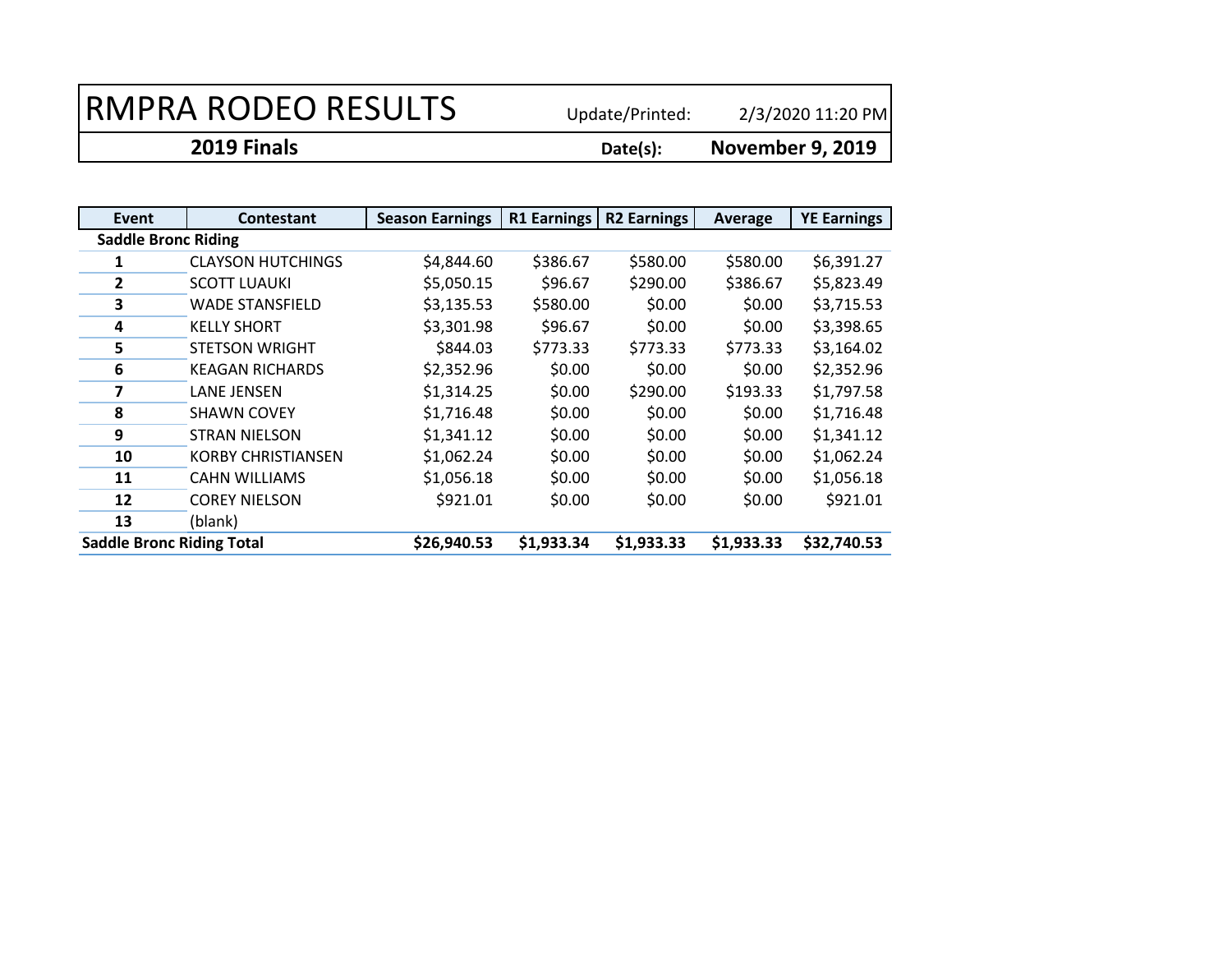2/3/2020 11:20 PM

**2019 Finals Date(s):**

| Event                        | <b>Contestant</b>     | <b>Season Earnings</b> | R1 Earnings | <b>R2 Earnings</b> | Average    | <b>YE Earnings</b> |
|------------------------------|-----------------------|------------------------|-------------|--------------------|------------|--------------------|
| <b>Steer Wrestling</b>       |                       |                        |             |                    |            |                    |
|                              | <b>CHASE BLACK</b>    | \$2,987.31             | \$676.67    | \$0.00             | \$676.67   | \$4,340.65         |
| 2                            | <b>OLIN HANNUM</b>    | \$2,471.51             | \$386.67    | \$0.00             | \$676.67   | \$3,534.85         |
| 3                            | <b>SAXON DAY</b>      | \$2,574.52             | \$0.00      | \$773.33           | \$0.00     | \$3,347.85         |
| 4                            | <b>COLTON MOONEY</b>  | \$3,303.16             | \$0.00      | \$0.00             | \$0.00     | \$3,303.16         |
| 5                            | <b>GUS HANSEN</b>     | \$1,764.09             | \$676.67    | \$0.00             | \$386.67   | \$2,827.43         |
| 6                            | TY ALLRED             | \$2,035.00             | \$193.33    | \$386.67           | \$193.33   | \$2,808.33         |
|                              | <b>KELTON CROPPER</b> | \$2,047.17             | \$0.00      | \$0.00             | \$0.00     | \$2,047.17         |
| 8                            | <b>CLAYTON GROW</b>   | \$1,971.84             | \$0.00      | \$0.00             | \$0.00     | \$1,971.84         |
| 9                            | KYLER DICK            | \$1,348.60             | \$0.00      | \$580.00           | \$0.00     | \$1,928.60         |
| 10                           | <b>ZACH TRAPP</b>     | \$1,877.57             | \$0.00      | \$0.00             | \$0.00     | \$1,877.57         |
| 11                           | <b>COLTON SMITH</b>   | \$1,599.53             | \$0.00      | \$193.33           | \$0.00     | \$1,792.86         |
| 12                           | <b>CHET BOREN</b>     | \$1,548.47             | \$0.00      | \$0.00             | \$0.00     | \$1,548.47         |
| 13                           | (blank)               |                        |             |                    |            |                    |
| <b>Steer Wrestling Total</b> |                       | \$25,528.77            | \$1,933.34  | \$1,933.33         | \$1,933.34 | \$31,328.78        |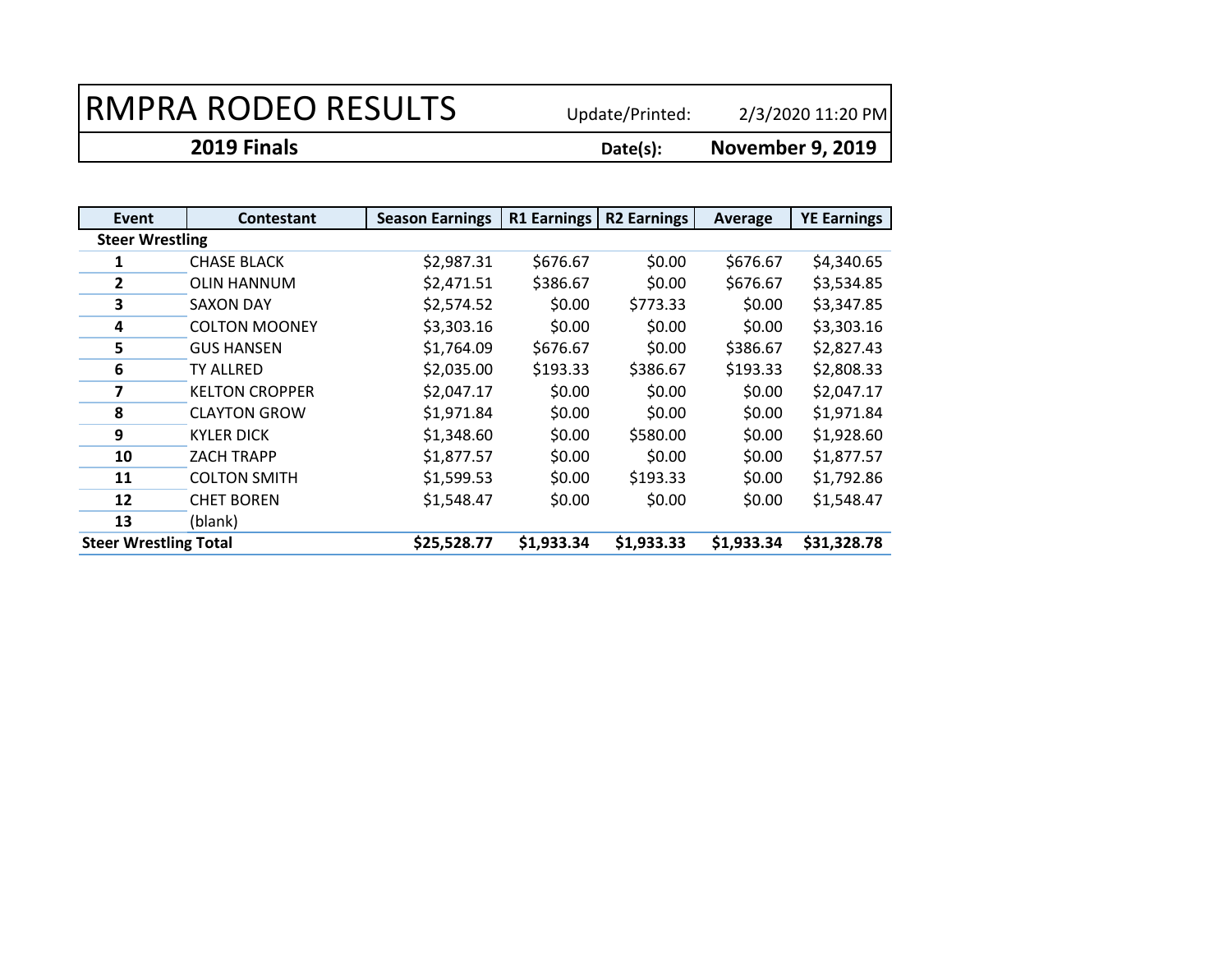2/3/2020 11:20 PM

**2019 Finals Date(s):**

| Event                           | <b>Contestant</b>      | <b>Season Earnings</b> | R1 Earnings | <b>R2 Earnings</b> | Average    | <b>YE Earnings</b> |  |
|---------------------------------|------------------------|------------------------|-------------|--------------------|------------|--------------------|--|
| <b>Team Roping-Header</b>       |                        |                        |             |                    |            |                    |  |
|                                 | <b>HAGEN PETERSON</b>  | \$8,113.65             | \$386.67    | \$0.00             | \$0.00     | \$8,500.32         |  |
| 2                               | <b>CLINT KAP</b>       | \$6,055.24             | \$0.00      | \$773.33           | \$0.00     | \$6,828.57         |  |
| 3                               | <b>TAYLOR WINN</b>     | \$5,685.87             | \$0.00      | \$386.67           | \$580.00   | \$6,652.54         |  |
| 4                               | <b>WESTON PARKER</b>   | \$5,044.42             | \$0.00      | \$0.00             | \$0.00     | \$5,044.42         |  |
| 5                               | <b>QUINN KESLER</b>    | \$3,666.42             | \$773.33    | \$96.67            | \$386.67   | \$4,923.09         |  |
| 6                               | <b>CHAZ KANANAN</b>    | \$4,111.84             | \$580.00    | \$0.00             | \$193.33   | \$4,885.17         |  |
| 7                               | <b>KELSON ROBINSON</b> | \$3,225.54             | \$193.33    | \$580.00           | \$773.33   | \$4,772.20         |  |
| 8                               | <b>CHASE SANDERS</b>   | \$3,468.66             | \$0.00      | \$0.00             | \$0.00     | \$3,468.66         |  |
| 9                               | <b>ROBBY FARIAS</b>    | \$2,667.82             | \$0.00      | \$0.00             | \$0.00     | \$2,667.82         |  |
| 10                              | <b>ZANE BARNSON</b>    | \$2,538.30             | \$0.00      | \$96.67            | \$0.00     | \$2,634.97         |  |
| 11                              | <b>JAKE JARVIS</b>     | \$2,624.35             | \$0.00      | \$0.00             | \$0.00     | \$2,624.35         |  |
| 12                              | <b>CLAY BERRY</b>      | \$2,328.76             | \$0.00      | \$0.00             | \$0.00     | \$2,328.76         |  |
| 13                              | (blank)                |                        |             |                    |            |                    |  |
| <b>Team Roping-Header Total</b> |                        | \$49,530.87            | \$1,933.33  | \$1,933.34         | \$1,933.33 | \$55,330.87        |  |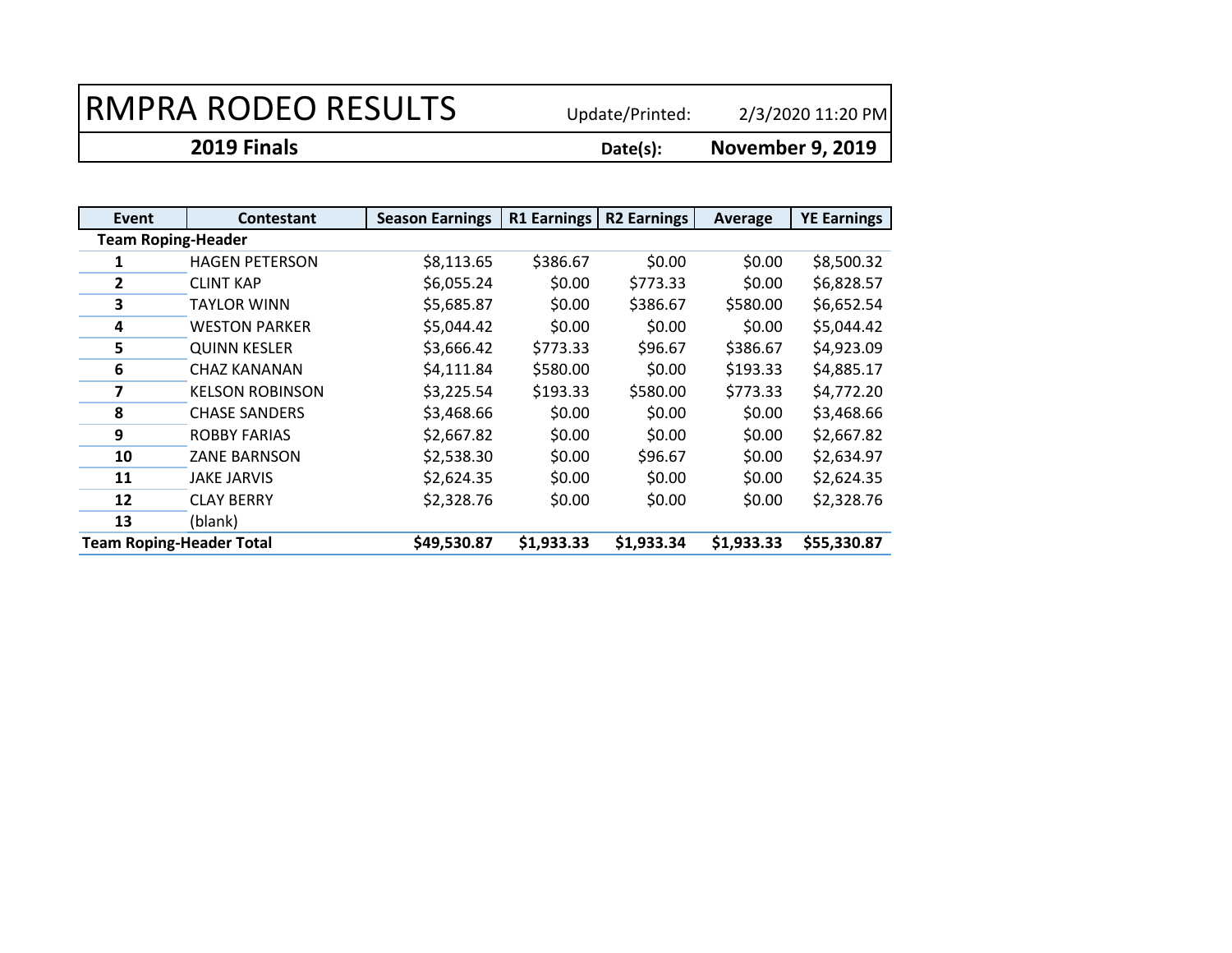2/3/2020 11:20 PM

**2019 Finals Date(s):**

| Event                           | <b>Contestant</b>     | <b>Season Earnings</b> | <b>R1 Earnings</b> | <b>R2 Earnings</b> | Average    | <b>YE Earnings</b> |  |  |
|---------------------------------|-----------------------|------------------------|--------------------|--------------------|------------|--------------------|--|--|
| <b>Team Roping-Heeler</b>       |                       |                        |                    |                    |            |                    |  |  |
| 1                               | <b>JACE NIELSEN</b>   | \$9,929.08             | \$386.67           | \$0.00             | \$0.00     | \$10,315.75        |  |  |
| $\overline{2}$                  | <b>KYCEN WINN</b>     | \$5,147.31             | \$193.33           | \$580.00           | \$773.33   | \$6,693.97         |  |  |
| 3                               | <b>JUSTIN HODSON</b>  | \$5,157.54             | \$0.00             | \$773.33           | \$0.00     | \$5,930.87         |  |  |
| 4                               | <b>JUSTIN MEMOTT</b>  | \$5,052.18             | \$0.00             | \$0.00             | \$0.00     | \$5,052.18         |  |  |
| 5                               | <b>TYLER WHITLOW</b>  | \$3,909.08             | \$580.00           | \$0.00             | \$193.33   | \$4,682.41         |  |  |
| 6                               | DYLAN AHLSTROM        | \$3,712.08             | \$0.00             | \$386.67           | \$580.00   | \$4,678.75         |  |  |
| 7                               | <b>COLBY SIDDAWAY</b> | \$2,828.15             | \$773.33           | \$96.67            | \$386.67   | \$4,084.82         |  |  |
| 8                               | <b>CALEB HENDRIX</b>  | \$3,477.11             | \$0.00             | \$0.00             | \$0.00     | \$3,477.11         |  |  |
| 9                               | <b>CODY YOUNG</b>     | \$3,028.41             | \$0.00             | \$0.00             | \$0.00     | \$3,028.41         |  |  |
| 10                              | <b>BRAD FREELAND</b>  | \$2,729.94             | \$0.00             | \$0.00             | \$0.00     | \$2,729.94         |  |  |
| 11                              | <b>OLIN PULHAM</b>    | \$2,537.99             | \$0.00             | \$96.67            | \$0.00     | \$2,634.66         |  |  |
| 12                              | <b>KELTON MORSE</b>   | \$2,098.36             | \$0.00             | \$0.00             | \$0.00     | \$2,098.36         |  |  |
| 13                              | (blank)               |                        |                    |                    |            |                    |  |  |
| <b>Team Roping-Heeler Total</b> |                       | \$49,607.23            | \$1,933.33         | \$1,933.34         | \$1,933.33 | \$55,407.23        |  |  |